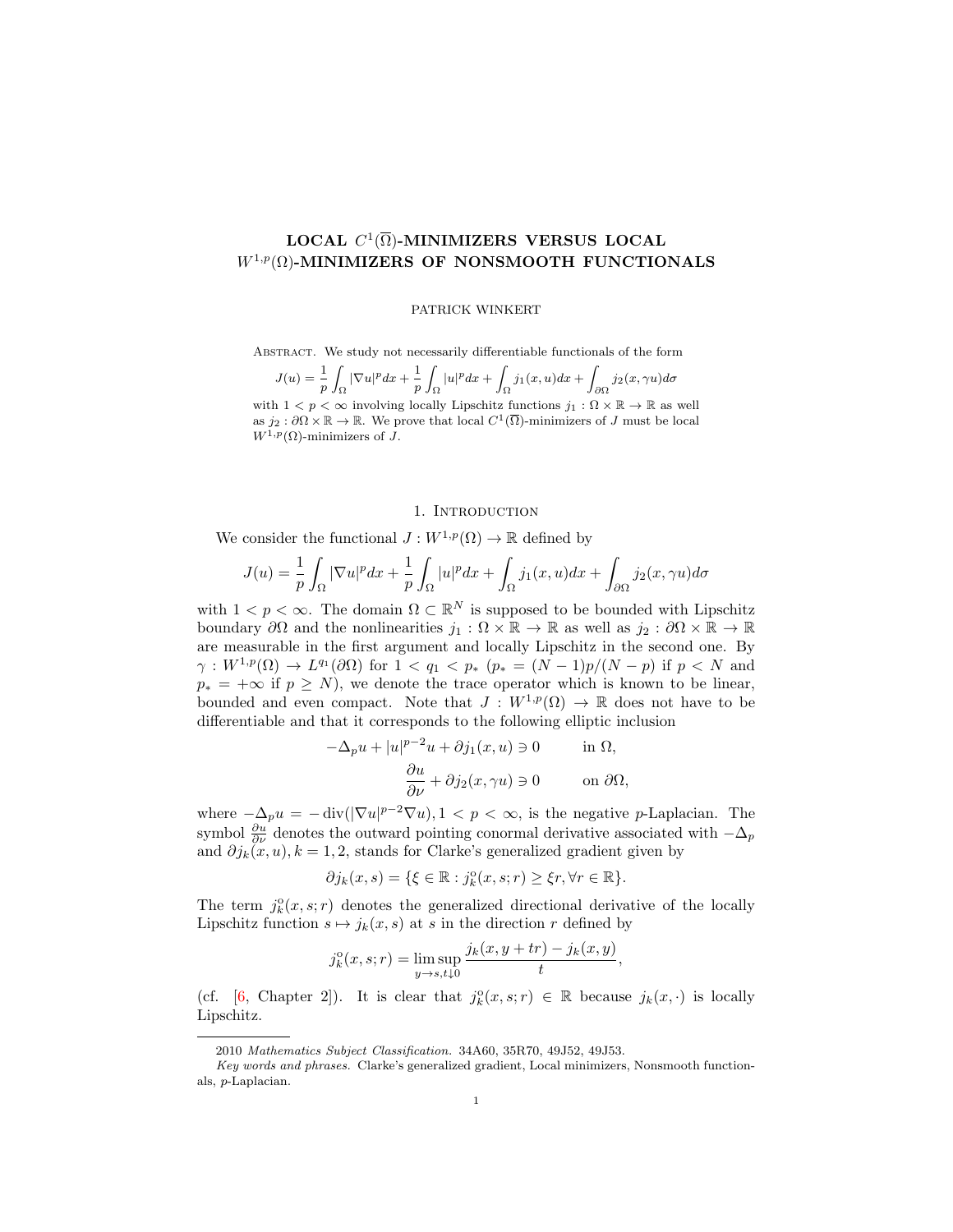### 2 PATRICK WINKERT

The main goal of this paper is the comparison of local  $C^1(\overline{\Omega})$  and local  $W^{1,p}(\Omega)$ minimizers. That means that if  $u_0 \in W^{1,p}(\Omega)$  is a local  $C^1(\overline{\Omega})$ -minimizer of J, then  $u_0$  is also a local  $W^{1,p}(\Omega)$ -minimizer of J. This result is stated in our main Theorem [3.1.](#page-2-0)

Such a result was first proven for functionals corresponding to elliptic equations with Dirichlet boundary values by Brezis and Nirenberg in [\[3\]](#page-6-1) if  $p = 2$ . They consider potentials of the form

$$
\Phi(u) = \int_{\Omega} \frac{1}{2} |\nabla u|^2 - \int_{\Omega} F(x, u),
$$

where  $F(x, u) = \int_0^u f(x, s)ds$  with some Carathéodory function  $f : \Omega \times \mathbb{R} \to \mathbb{R}$ . An extension to the more general case  $1 < p < \infty$  can be found in the paper of García Azorero et al. in [\[7\]](#page-6-2). We also refer the reader to [\[8\]](#page-6-3) if  $p > 2$ . As regards nonsmooth functionals defined on  $W_0^{1,p}(\Omega)$  with  $2 \leq p < \infty$ , we point to the paper [\[14\]](#page-6-4). A very inspiring paper about local minimizers of potentials associated with nonlinear parametric Neumann problems was published by Motreanu et al. in [\[13\]](#page-6-5). Therein, the authors study the functional

$$
\phi_0(x) = \frac{1}{p} \|Dx\|_p^p - \int_Z F_0(z, x(z)) dz, \quad \forall x \in W_n^{1,p}(\Omega)
$$

with

$$
W_n^{1,p}(\Omega) = \left\{ y \in W^{1,p}(\Omega) : \frac{\partial x}{\partial n} = 0 \right\},\,
$$

where  $\frac{\partial x}{\partial n}$  is the outer normal derivative of u and  $F_0(z, x) = \int_0^x f_0(z, s)ds$ , as well as  $1 < p < \infty$ . A similar result corresponding to nonsmooth functionals defined on  $W_n^{1,p}(\Omega)$  for the case  $2 \leq p < \infty$  was proved in [\[2\]](#page-6-6). We also refer the reader to the paper in [\[10\]](#page-6-7) for  $1 < p < \infty$ .

A recent paper about the relationship between local  $C^1(\overline{\Omega})$ -minimizers and local  $W^{1,p}(\Omega)$ -minimizers of C<sup>1</sup>-functionals has been treated by the author in [\[15\]](#page-6-8). The idea of the present paper was the generalization to the more general case of nonsmooth functionals defined on  $W^{1,p}(\Omega)$  with  $1 < p < \infty$  involving boundary integrals which in general do not vanish.

### 2. Hypotheses

We suppose the following conditions on the nonsmooth potentials  $j_1 : \Omega \times \mathbb{R} \to \mathbb{R}$ and  $j_2 : \partial\Omega \times \mathbb{R} \to \mathbb{R}$ .

- (H1) (i)  $x \mapsto j_1(x, s)$  is measurable in  $\Omega$  for all  $s \in \mathbb{R}$ .
	- (ii)  $s \mapsto j_1(x, s)$  is locally Lipschitz in R for almost all  $x \in \Omega$ .
	- (iii) There exists a constant  $c_1 > 0$  such that for almost all  $x \in \Omega$  and for all  $\xi_1 \in \partial j_1(x, s)$  it holds that

$$
|\xi_1| \le c_1 (1+|s|^{q_0-1})
$$

with  $1 < q_0 < p^*$ , where  $p^*$  is the Sobolev critical exponent

$$
p^* = \begin{cases} \frac{Np}{N-p} & \text{if } p < N, \\ +\infty & \text{if } p \ge N. \end{cases}
$$

(H2) (i)  $x \mapsto j_2(x, s)$  is measurable in  $\partial\Omega$  for all  $s \in \mathbb{R}$ .

(ii)  $s \mapsto j_2(x, s)$  is locally Lipschitz in R for almost all  $x \in \partial \Omega$ .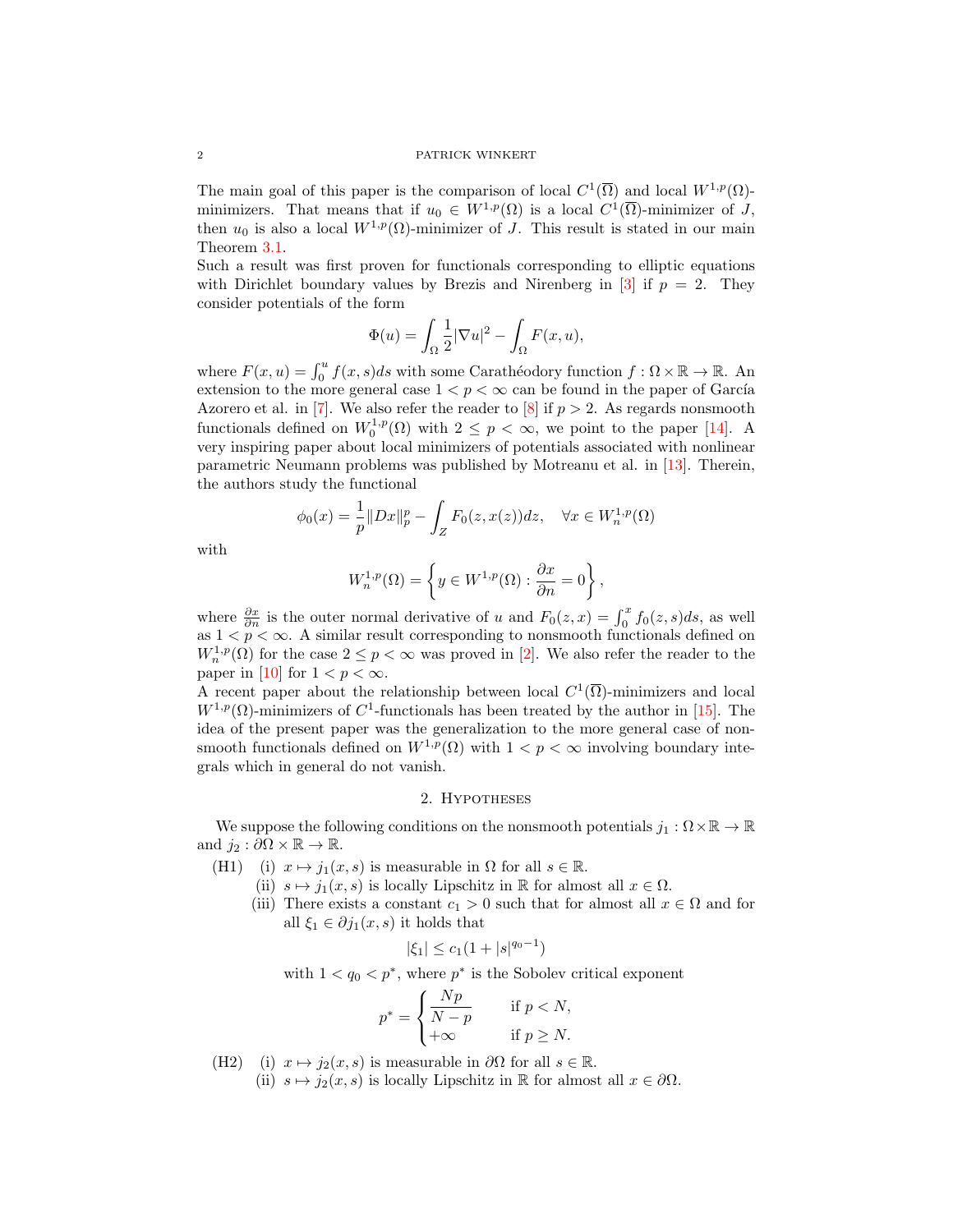(iii) There exists a constant  $c_2 > 0$  such that for almost all  $x \in \partial\Omega$  and for all  $\xi_2 \in \partial j_2(x, s)$  it holds that

$$
|\xi_2| \le c_2(1+|s|^{q_1-1})
$$

with  $1 < q_1 < p_*$ , where  $p_*$  is given by

$$
p_* = \begin{cases} \frac{(N-1)p}{N-p} & \text{if } p < N, \\ +\infty & \text{if } p \ge N. \end{cases}
$$

(iv) Let  $u \in W^{1,p}(\Omega)$ . Then every  $\xi_3 \in \partial j_2(x, u)$  satisfies the condition

$$
|\xi_3(x_1) - \xi_3(x_2)| \le L|x_1 - x_2|^{\alpha},
$$

for all  $x_1, x_2$  in  $\partial\Omega$  with  $\alpha \in (0, 1]$ .

**Remark 2.1.** Note that the conditions above imply that the functional  $J: W^{1,p}(\Omega) \to$  $\mathbb R$  is locally Lipschitz (see [\[4\]](#page-6-9) or [\[9,](#page-6-10) p. 313]). That guarantees, in particular, that Clarke's generalized gradient  $s \mapsto \partial J(s)$  exists.

3.  $C^1(\overline{\Omega})$  versus  $W^{1,p}(\Omega)$ 

Our main result is the following.

<span id="page-2-0"></span>**Theorem 3.1.** Let the conditions (H1) and (H2) be satisfied. If  $u_0 \in W^{1,p}(\Omega)$  is a local  $C^1(\overline{\Omega})$ -minimizer of J, that is, there exists  $r_1 > 0$  such that

 $J(u_0) \leq J(u_0 + h)$  for all  $h \in C^1(\overline{\Omega})$  with  $||h||_{C^1(\overline{\Omega})} \leq r_1$ ,

then  $u_0$  is a local minimizer of J in  $W^{1,p}(\Omega)$ , that is, there exists  $r_2 > 0$  such that

 $J(u_0) \leq J(u_0 + h)$  for all  $h \in W^{1,p}(\Omega)$  with  $||h||_{W^{1,p}(\Omega)} \leq r_2$ .

*Proof.* Let  $h \in C^1(\overline{\Omega})$  and let  $\beta > 0$  small. Then we have

$$
0 \le \frac{J(u_0 + \beta h) - J(u_0)}{\beta},
$$

which means that

$$
0 \leq J^{\circ}(u_0; h)
$$
 for all  $h \in C^1(\overline{\Omega})$ .

The continuity of  $J^{\circ}(u_0; \cdot)$  on  $W^{1,p}(\Omega)$  and the density of  $C^1(\overline{\Omega})$  in  $W^{1,p}(\Omega)$  imply

$$
0 \leq J^{\circ}(u_0; h) \text{ for all } h \in W^{1, p}(\Omega).
$$

Hence, we get

<span id="page-2-1"></span>
$$
0\in \partial J(u_0).
$$

The inclusion above implies the existence of  $h_1 \in L^{q'_0}(\Omega)$  with  $h_1(x) \in \partial j_1(x, u_0(x))$ and  $h_2 \in L^{q'_1}(\partial\Omega)$  with  $h_2(x) \in \partial j_2(x, \gamma(u_0(x)))$  satisfying  $1/q_0 + 1/q'_0 = 1$  as well as  $1/q_1 + 1/q'_1 = 1$  such that

$$
\int_{\Omega} |\nabla u_0|^{p-2} \nabla u_0 \nabla \varphi dx + \int_{\Omega} |u_0|^{p-2} u_0 \varphi dx \n+ \int_{\Omega} h_1 \varphi dx + \int_{\partial \Omega} h_2 \gamma \varphi d\sigma = 0, \ \forall \varphi \in W^{1,p}(\Omega).
$$
\n(3.1)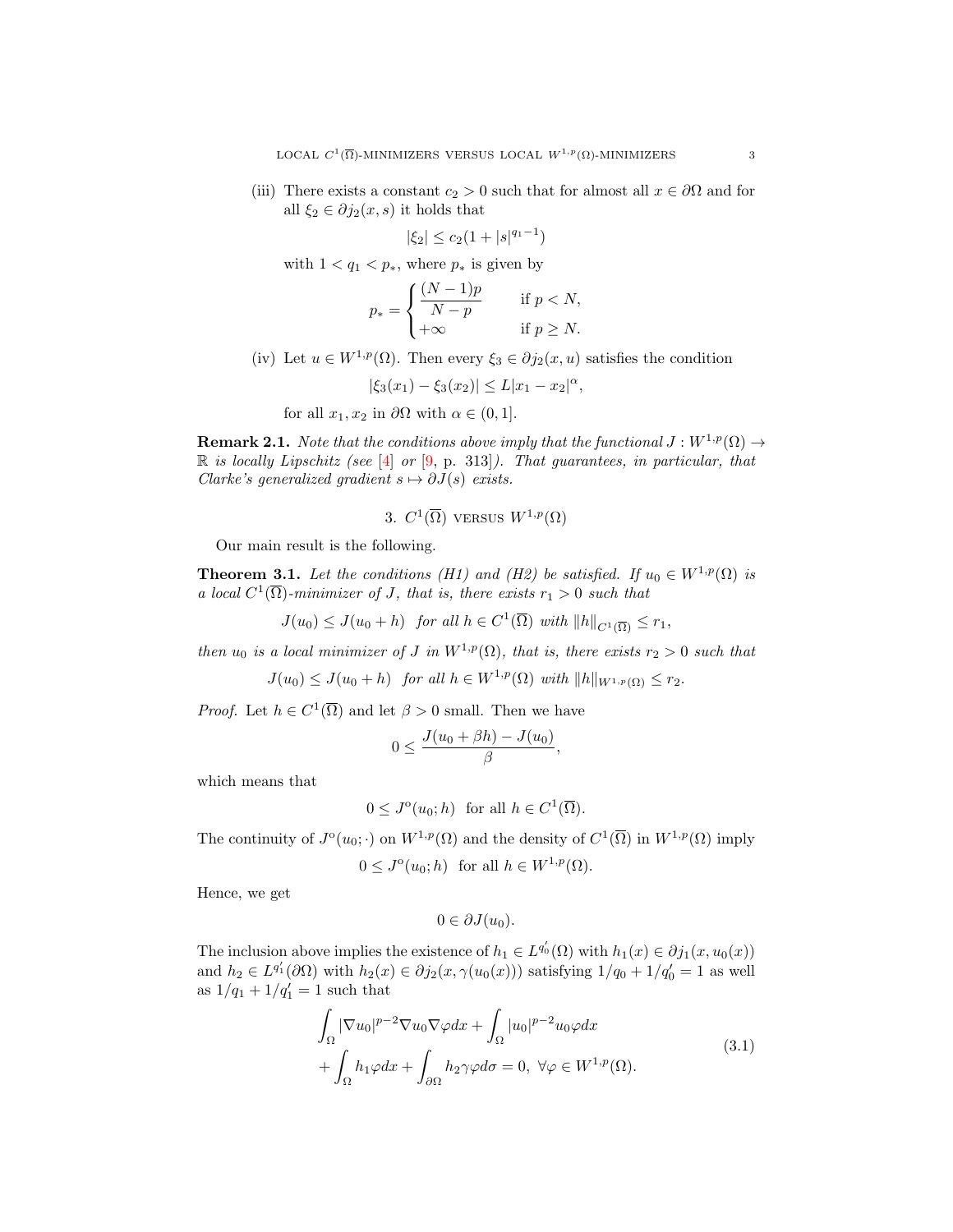#### 4 PATRICK WINKERT

Note that equation [\(3.1\)](#page-2-1) is the weak formulation of the Neumann boundary value problem

$$
-\Delta_p u_0 = -h_1 - |u_0|^{p-2} u_0 \quad \text{in } \Omega,
$$
  

$$
\frac{\partial u_0}{\partial \nu} = -h_2 \quad \text{on } \partial \Omega,
$$

where  $\frac{\partial u_0}{\partial \nu}$  means the outward pointing conormal and  $-\Delta_p$  is the negative p-Laplacian. The regularity results in [\[16,](#page-6-11) Theorem 4.1 and Remark 2.2] along with [\[12,](#page-6-12) Theorem 2] ensure the existence of  $\alpha \in (0,1)$  and  $M > 0$  such that

<span id="page-3-1"></span>
$$
u_0 \in C^{1,\alpha}(\overline{\Omega})
$$
 and  $||u_0||_{C^{1,\alpha}(\overline{\Omega})} \leq M.$  (3.2)

In order to prove the theorem, we argue indirectly and suppose that the theorem is not valid. Hence, for any  $\varepsilon > 0$  there exists  $y_{\varepsilon} \in B_{\varepsilon}(u_0)$  such that

$$
J(y_{\varepsilon}) = \min\left\{J(y) : y \in \overline{B_{\varepsilon}(u_0)}\right\} < J(u_0),\tag{3.3}
$$

where  $B_{\varepsilon}(u_0) = \{y \in W^{1,p}(\Omega) : ||y - u_0||_{W^{1,p}(\Omega)} < \varepsilon\}.$  More precisely,  $y_{\varepsilon}$  solves

$$
\begin{cases}\n\min J(y) \\
y \in \overline{B_{\varepsilon}(u_0)}, F_{\varepsilon}(y) := \frac{1}{p} \left( \|y - u_0\|_{W^{1,p}(\Omega)}^p - \varepsilon^p \right) \le 0.\n\end{cases}
$$

The usage of the nonsmooth multiplier rule of Clarke in [\[5,](#page-6-13) Theorem 1 and Proposition 13] yields the existence of a multiplier  $\lambda_{\varepsilon} \geq 0$  such that

<span id="page-3-2"></span><span id="page-3-0"></span>
$$
0\in \partial J(y_{\varepsilon})+\lambda_{\varepsilon}F'_{\varepsilon}(y_{\varepsilon}).
$$

This means that we find  $g_1 \in L^{q'_0}(\Omega)$  with  $g_1(x) \in \partial j_1(x, y_\varepsilon(x))$  as well as  $g_2 \in$  $L^{q'_1}(\partial\Omega)$  with  $g_2(x) \in \partial j_2(x,\gamma(y_\varepsilon(x)))$  to obtain

$$
\int_{\Omega} |\nabla y_{\varepsilon}|^{p-2} \nabla y_{\varepsilon} \nabla \varphi dx + \int_{\Omega} |y_{\varepsilon}|^{p-2} y_{\varepsilon} \varphi dx + \int_{\Omega} g_1 \varphi dx \n+ \int_{\partial \Omega} g_2 \gamma \varphi d\sigma + \lambda_{\varepsilon} \int_{\Omega} |\nabla (y_{\varepsilon} - u_0)|^{p-2} \nabla (y_{\varepsilon} - u_0) \nabla \varphi dx \n+ \lambda_{\varepsilon} \int_{\Omega} |y_{\varepsilon} - u_0|^{p-2} (y_{\varepsilon} - u_0) \varphi dx = 0,
$$
\n(3.4)

for all  $\varphi \in W^{1,p}(\Omega)$ . Next, we have to show that  $y_{\varepsilon}$  belongs to  $L^{\infty}(\Omega)$  and hence to  $C^{1,\alpha}(\overline{\Omega})$ .

**Case 1:**  $\lambda_{\varepsilon} = 0$  with  $\varepsilon \in (0, 1]$ .

From  $(3.4)$  we see that  $y_{\varepsilon}$  solves the Neumann boundary value problem

$$
-\Delta_p y_{\varepsilon} = -g_1 - |y_{\varepsilon}|^{p-2} y_{\varepsilon} \quad \text{in } \Omega,
$$
  

$$
\frac{\partial y_{\varepsilon}}{\partial \nu} = -g_2 \quad \text{on } \partial \Omega,
$$

As before, the regularity results in [\[16\]](#page-6-11) and [\[12\]](#page-6-12) yield  $(3.2)$  for  $y_{\varepsilon}$ . **Case 2:**  $0 < \lambda_{\varepsilon} \leq 1$  with  $\varepsilon \in (0, 1]$ .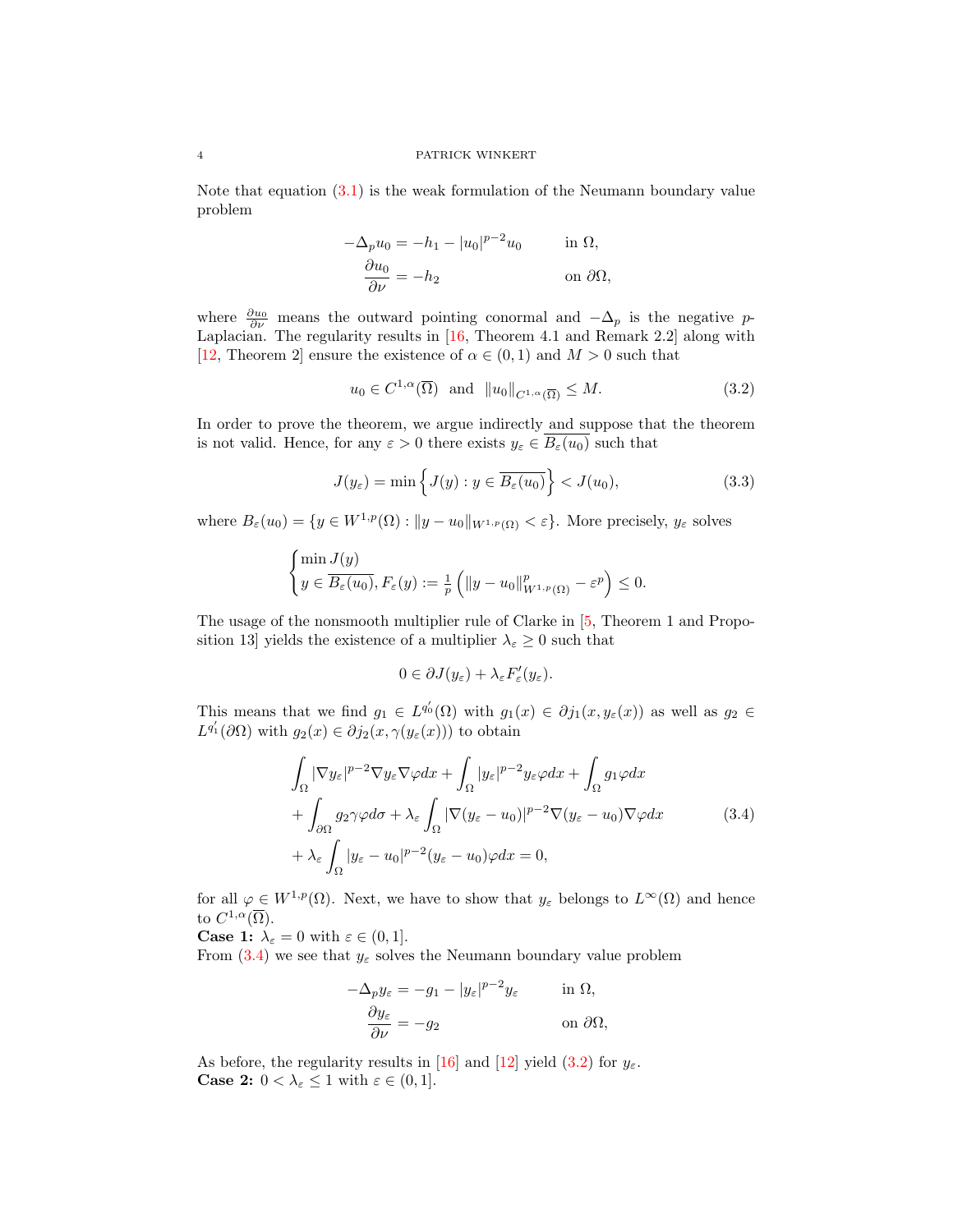Multiplying [\(3.1\)](#page-2-1) with  $\lambda_{\varepsilon}$  and adding [\(3.4\)](#page-3-0) yields

<span id="page-4-0"></span>
$$
\int_{\Omega} |\nabla y_{\varepsilon}|^{p-2} \nabla y_{\varepsilon} \nabla \varphi dx + \lambda_{\varepsilon} \int_{\Omega} |\nabla u_{0}|^{p-2} \nabla u_{0} \nabla \varphi dx \n+ \lambda_{\varepsilon} \int_{\Omega} |\nabla (y_{\varepsilon} - u_{0})|^{p-2} \nabla (y_{\varepsilon} - u_{0}) \nabla \varphi dx \n= - \int_{\Omega} (\lambda_{\varepsilon} h_{1} + g_{1} + \lambda_{\varepsilon} |u_{0}|^{p-2} u_{0}) \varphi dx \n- \int_{\Omega} (\lambda_{\varepsilon} |y_{\varepsilon} - u_{0}|^{p-2} (y_{\varepsilon} - u_{0}) + |y_{\varepsilon}|^{p-2} y_{\varepsilon}) \varphi dx \n- \int_{\partial \Omega} (\lambda_{\varepsilon} h_{2} + g_{2}) \gamma \varphi d\sigma.
$$
\n(3.5)

With  $(3.5)$  in mind, we introduce the operator  $T_{\varepsilon}: \Omega \times \mathbb{R}^N \to \mathbb{R}^N$  given by

$$
T_{\varepsilon}(x,\xi) = |\xi|^{p-2}\xi + \lambda_{\varepsilon}|H|^{p-2}H + \lambda_{\varepsilon}|\xi - H|^{p-2}(\xi - H),
$$

where  $H(x) = \nabla u_0(x)$  and  $H \in (C^{\alpha}(\overline{\Omega}))^N$  for some  $\alpha \in (0,1]$ . It is clear that  $T_{\varepsilon}(x,\xi) \in C(\overline{\Omega} \times \mathbb{R}^N, \mathbb{R}^N)$ . For  $x \in \Omega$  we have

$$
(T_{\varepsilon}(x,\xi),\xi)_{\mathbb{R}^N}
$$
  
= |\xi|^p + \lambda\_{\varepsilon}(|\xi - H|^{p-2}(\xi - H) - | - H|^{p-2}(-H), \xi - H - (-H))\_{\mathbb{R}^N} (3.6)  
\ge |\xi|^p \text{ for all } \xi \in \mathbb{R}^N,

where  $(\cdot, \cdot)_{\mathbb{R}^N}$  is the inner product in  $\mathbb{R}^N$ . The estimate  $(3.6)$  shows that  $T_{\varepsilon}$  satisfies a strong ellipticity condition. Hence, the equation in  $(3.5)$  is the weak formulation of the elliptic Neumann boundary value problem

$$
-\operatorname{div} T_{\varepsilon}(x, \nabla y_{\varepsilon})
$$
  
= -(\lambda\_{\varepsilon} h\_1 + g\_1 + \lambda\_{\varepsilon} (|u\_0|^{p-2}u\_0 + |y\_{\varepsilon} - u\_0|^{p-2}(y\_{\varepsilon} - u\_0)) + |y\_{\varepsilon}|^{p-2}y\_{\varepsilon}) \t\tin \Omega,  

$$
\frac{\partial v_{\varepsilon}}{\partial \nu} = -(\lambda_{\varepsilon} h_2 + g_2)
$$
 on  $\partial \Omega$ .

Using again the regularity results in  $[16]$  in combination with  $(3.6)$  and the growth conditions (H1)(iii) as well as (H2)(iii) proves  $y_{\varepsilon} \in L^{\infty}(\Omega)$ . Note that

<span id="page-4-4"></span><span id="page-4-3"></span><span id="page-4-2"></span><span id="page-4-1"></span>
$$
|D_{\xi}T_{\varepsilon}(x,\xi)| \le b_1 + b_2 |\xi|^{p-2},\tag{3.7}
$$

where  $b_1, b_2$  are some positive constants. We also obtain

$$
(D_{\xi}T_{\varepsilon}(x,\xi)y,y)_{\mathbb{R}^{N}}
$$
\n
$$
= |\xi|^{p-2}|y|^{2} + (p-2)|\xi|^{p-4}(\xi,y)_{\mathbb{R}^{N}}^{2}
$$
\n
$$
+ \lambda_{\varepsilon}|\xi - H|^{p-2}|y|^{2} + \lambda_{\varepsilon}(p-2)|\xi - H|^{p-4}(\xi - H,y)_{\mathbb{R}^{N}}^{2}
$$
\n
$$
\geq \begin{cases} |\xi|^{p-2}|y|^{2} & \text{if } p \geq 2\\ (p-1)|\xi|^{p-2}|y|^{2} & \text{if } 1 < p < 2 \end{cases}
$$
\n
$$
\geq \min\{1, p-1\}|\xi|^{p-2}|y|^{2}.
$$
\n(3.8)

Because of  $(3.7)$  and  $(3.8)$ , the assumptions of Lieberman in  $[12]$  are satisfied and thus, Theorem 2 in [\[12\]](#page-6-12) ensures the existence of  $\alpha \in (0,1)$  and  $M > 0$ , both independent of  $\varepsilon \in (0,1]$ , such that

$$
y_{\varepsilon} \in C^{1,\alpha}(\overline{\Omega}) \text{ and } ||y_{\varepsilon}||_{C^{1,\alpha}(\overline{\Omega})} \leq M, \text{ for all } \varepsilon \in (0,1].
$$
 (3.9)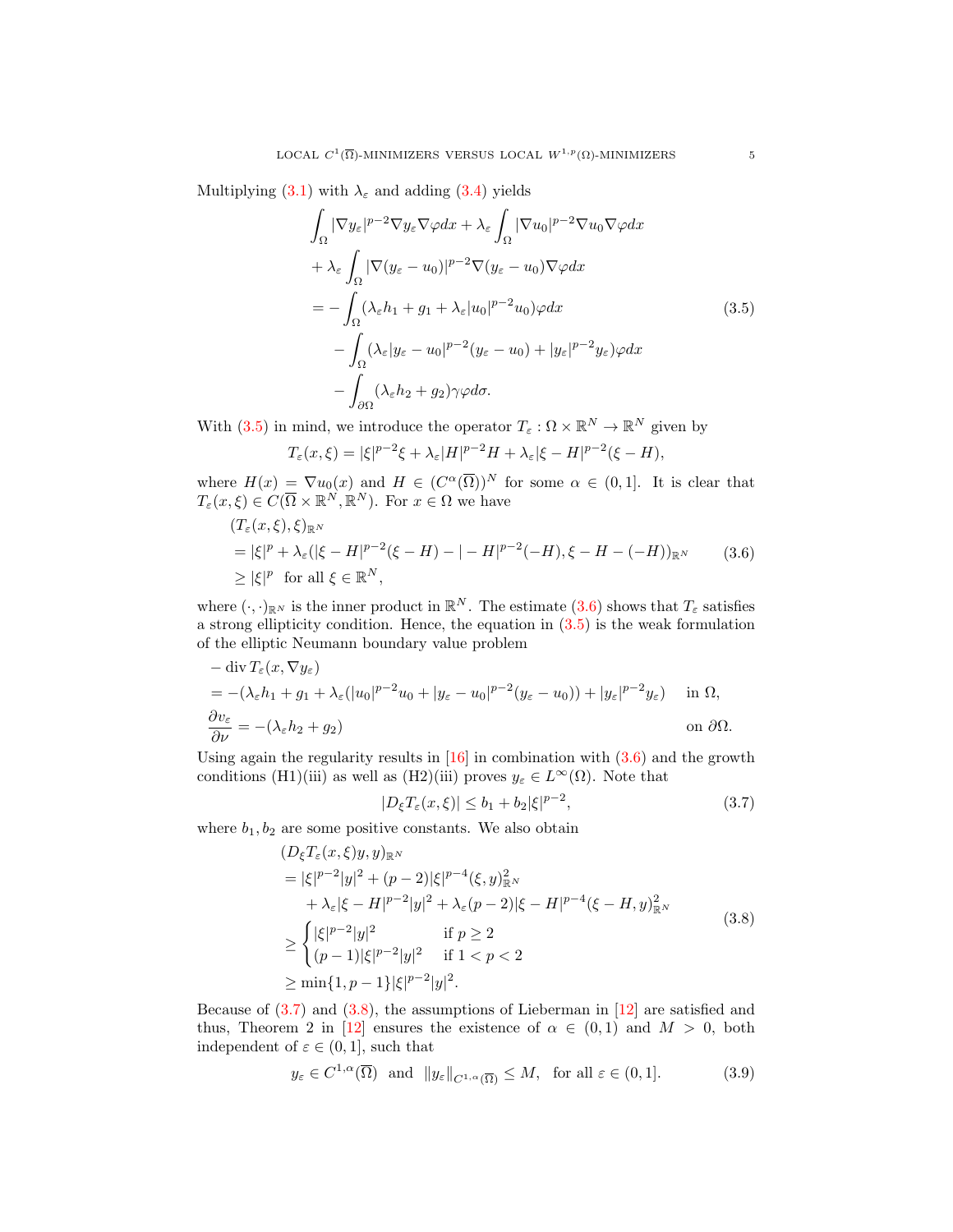**Case 3:**  $\lambda_{\varepsilon} > 1$  with  $\varepsilon \in (0, 1]$ .

Multiplying [\(3.1\)](#page-2-1) with  $-1$ , setting  $v_{\varepsilon} = y_{\varepsilon} - u_0$  in [\(3.4\)](#page-3-0) and adding these new equations yields

$$
\int_{\Omega} |\nabla (u_0 + v_{\varepsilon})|^{p-2} \nabla (u_0 + v_{\varepsilon}) \nabla \varphi dx - \int_{\Omega} |\nabla u_0|^{p-2} \nabla u_0 \nabla \varphi dx \n+ \lambda_{\varepsilon} \int_{\Omega} |\nabla v_{\varepsilon}|^{p-2} \nabla v_{\varepsilon} \nabla \varphi dx \n= \int_{\Omega} (|u_0|^{p-2} u_0 - |v_{\varepsilon} + u_0|^{p-2} (v_{\varepsilon} + u_0) - \lambda_{\varepsilon} |v_{\varepsilon}|^{p-2} v_{\varepsilon}) \varphi dx \n+ \int_{\Omega} (h_1 - g_1) \varphi dx + \int_{\partial \Omega} (h_2 - g_2) \gamma \varphi \sigma.
$$
\n(3.10)

Defining again

<span id="page-5-0"></span>
$$
T_{\varepsilon}(x,\xi) = \frac{1}{\lambda_{\varepsilon}}(|H+\xi|^{p-2}(H+\xi) - |H|^{p-2}H) + |\xi|^{p-2}\xi
$$

and rewriting [\(3.10\)](#page-5-0) yields the equation

$$
-\operatorname{div} T_{\varepsilon}(x, \nabla v_{\varepsilon})
$$
  
=  $\frac{1}{\lambda_{\varepsilon}} (|u_0|^{p-2} u_0 - |v_{\varepsilon} + u_0|^{p-2} (v_{\varepsilon} + u_0) - \lambda_{\varepsilon} |v_{\varepsilon}|^{p-2} v_{\varepsilon} + h_1 - g_1)$  in  $\Omega$ ,  
 $\frac{\partial v_{\varepsilon}}{\partial \nu} = \frac{1}{\lambda_{\varepsilon}} (h_2 - g_2)$  on  $\partial \Omega$ .

As above, we have the following estimates:

<span id="page-5-1"></span>
$$
(T_{\varepsilon}(x,\xi),\xi)_{\mathbb{R}^N} \ge |\xi|^p \quad \text{for all } \xi \in \mathbb{R}^N,
$$
\n(3.11)

<span id="page-5-3"></span><span id="page-5-2"></span>
$$
|D_{\xi}T_{\varepsilon}(x,\xi)| \le a_1 + a_2 |\xi|^{p-2},\tag{3.12}
$$

$$
(D_{\xi}T_{\varepsilon}(x,\xi)y,y)_{\mathbb{R}^N} \ge \min\{1,p-1\}|\xi|^{p-2}|y|^2,
$$
\n(3.13)

with some positive constants  $a_1, a_2$ . Due to  $(3.11)$  along with [\[16\]](#page-6-11), we obtain  $v_{\varepsilon} \in L^{\infty}(\Omega)$ . The statements [\(3.12\)](#page-5-2) as well as [\(3.13\)](#page-5-3) allow us to apply again the regularity results of Lieberman which implies the existence of  $\alpha \in (0,1)$  and  $M > 0$ , both independent of  $\varepsilon \in (0,1]$ , such that  $(3.9)$  holds for  $v_{\varepsilon}$ . Because of  $y_{\varepsilon} = v_{\varepsilon} + u_0$  and [\(3.2\)](#page-3-1), we obtain [\(3.9\)](#page-4-4) in the case  $\lambda_{\varepsilon} > 1$ . Summarizing, we have proved that  $y_{\varepsilon} \in L^{\infty}(\Omega)$  and  $y_{\varepsilon} \in C^{1,\alpha}(\overline{\Omega})$  for all  $\varepsilon \in (0,1]$  with  $\alpha \in (0,1)$ .

Let  $\varepsilon \downarrow 0$ . We know that the embedding  $C^{1,\alpha}(\overline{\Omega}) \hookrightarrow C^{1}(\overline{\Omega})$  is compact (cf. [\[11,](#page-6-14) p. 38] or [\[1,](#page-6-15) p. 11]). Hence, we find a subsequence  $y_{\varepsilon_n}$  of  $y_{\varepsilon}$  such that  $y_{\varepsilon_n} \to \tilde{y}$  in  $C^1(\overline{O})$ . By construction we have  $y_{\varepsilon_n} \to y$  in  $W^{1,p}(O)$  which yields  $\tilde{y}_{\varepsilon_n} \to y$ . So for  $C^1(\overline{\Omega})$ . By construction we have  $y_{\varepsilon_n} \to u_0$  in  $W^{1,p}(\Omega)$  which yields  $\widetilde{y} = u_0$ . So, for n sufficiently large, say  $n \geq n_0$ , we have

$$
||y_{\varepsilon_n} - u_0||_{C^1(\overline{\Omega})} \le r_1,
$$

which provides

<span id="page-5-4"></span>
$$
J(u_0) \le J(y_{\varepsilon_n}).\tag{3.14}
$$

However, the choice of the sequence  $(y_{\varepsilon_n})$  implies

$$
J(y_{\varepsilon_n}) < J(u_0), \ \forall n \ge n_0
$$

(see  $(3.3)$ ) which is a contradiction to  $(3.14)$ . This completes the proof of the theorem.  $\Box$